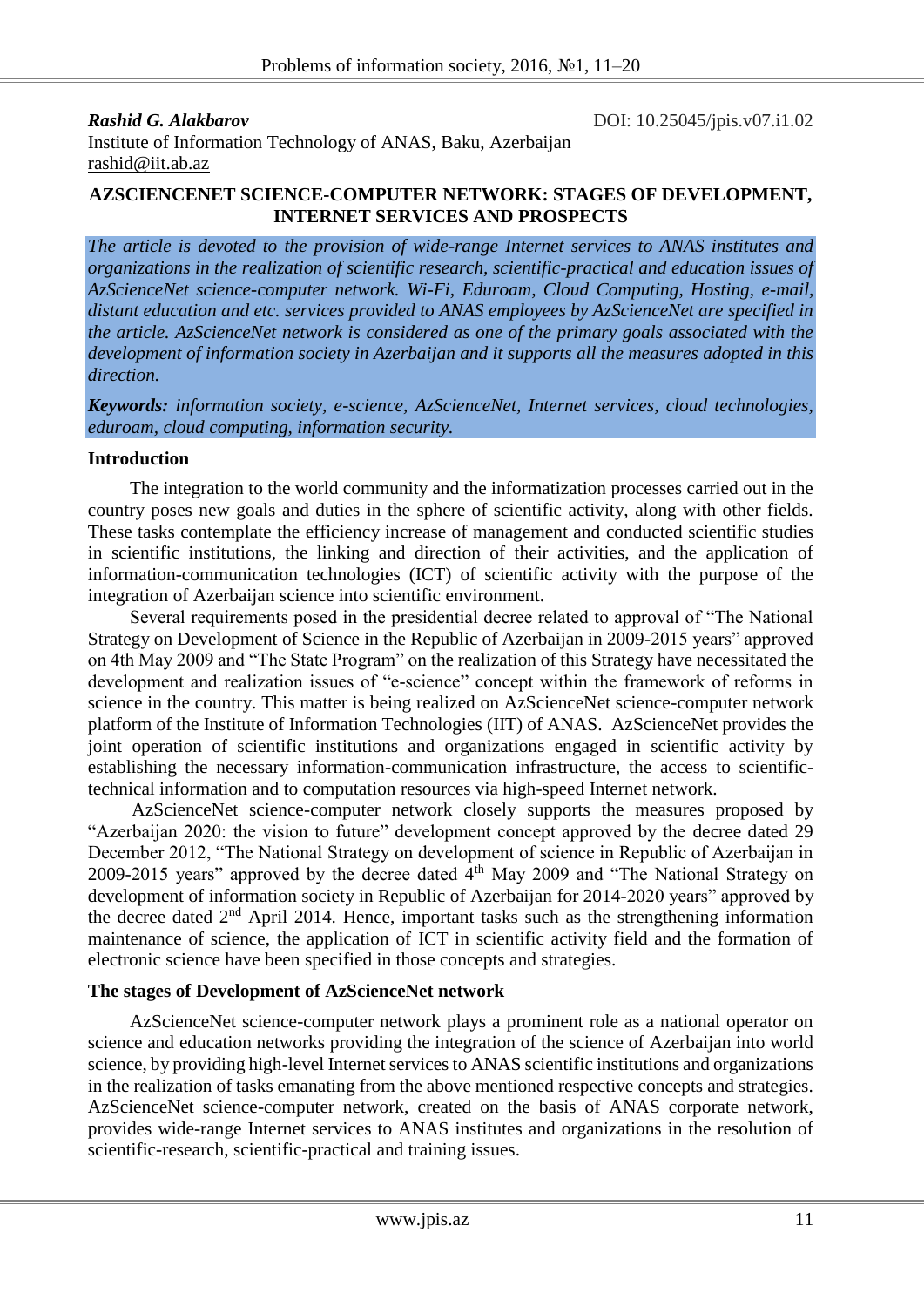The primary goal of AzScienceNet formed towards the building of information society in the country is the provision of contemporary network services, necessary for the solution of scientificresearch works, also scientific-practical and training issues tackled by ANAS institutes and organizations.

It must be noted that a sufficient level of scientific potential and practice is present in the country for the realization of specified tasks. It does not only provide the access to scientifictechnical information and computation resources via high-speed Internet network, but also facilitates the joint operations.

AzScienceNet coverage includes ANAS Presidium, ANAS institutions and organizations, ANAS Nakhchivan and Ganja branches, and Lankaran and Sheki Regional Scientific Centers. ANAS is a government institution conducting and coordinating the official scientific-technical policy of the government, the management of scientific activity, as well as the scientific studies and investigations. The realization of these prominent and complex issues emerges several tasks for respective organizations.

The establishment of AzScience dates back to 1980's. During those years, the Data Transmission Network covering Republican Computation Centers (Azerbaijan State Plan Committee, "Azerenerji" Industrial Association) was established, based on x.25 technology of multi-terminal computational system of AMS (Automated Management Systems) center as the predecessor of IIT of ANAS (Figure 1).



Figure 1. Data Transmission Network based on x.25 technology.

The AMS department of AAS has been appointed as a primary executor of the European Academic and Research Computer Networks (EARN) by the Order of the Presidium of USSR Academy of Sciences and had established Azerbaijan station of EARN in 1991. Besides, the organization has established the Azerbaijan Station of International Electronic Post (AS IEP) by joining "Sovam Teleport" network according to the direction of the Cabinet of Ministers of Republic of Azerbaijan and the Order of the Presidium of AAS. This electronic post service has facilitated the access to information in "Sovam Teleport", "EARN", "BITNET", "RELCOM", «IASNET» and etc. International Computer Networks for entities and organizations of Presidium of AAS and several ministries and state entities.

AS IEP has become the main station of the Republican Information Computation Network (RICN) in Azerbaijan and maintained the connection of local networks of the main building of AAS Presidium and IIT of ANAS with International Computer Networks by comprising those. With comprehensive financial support of Turkish government and BP oil company, IIT of ANAS has purchased the telecommunication equipment, server and service computers complying with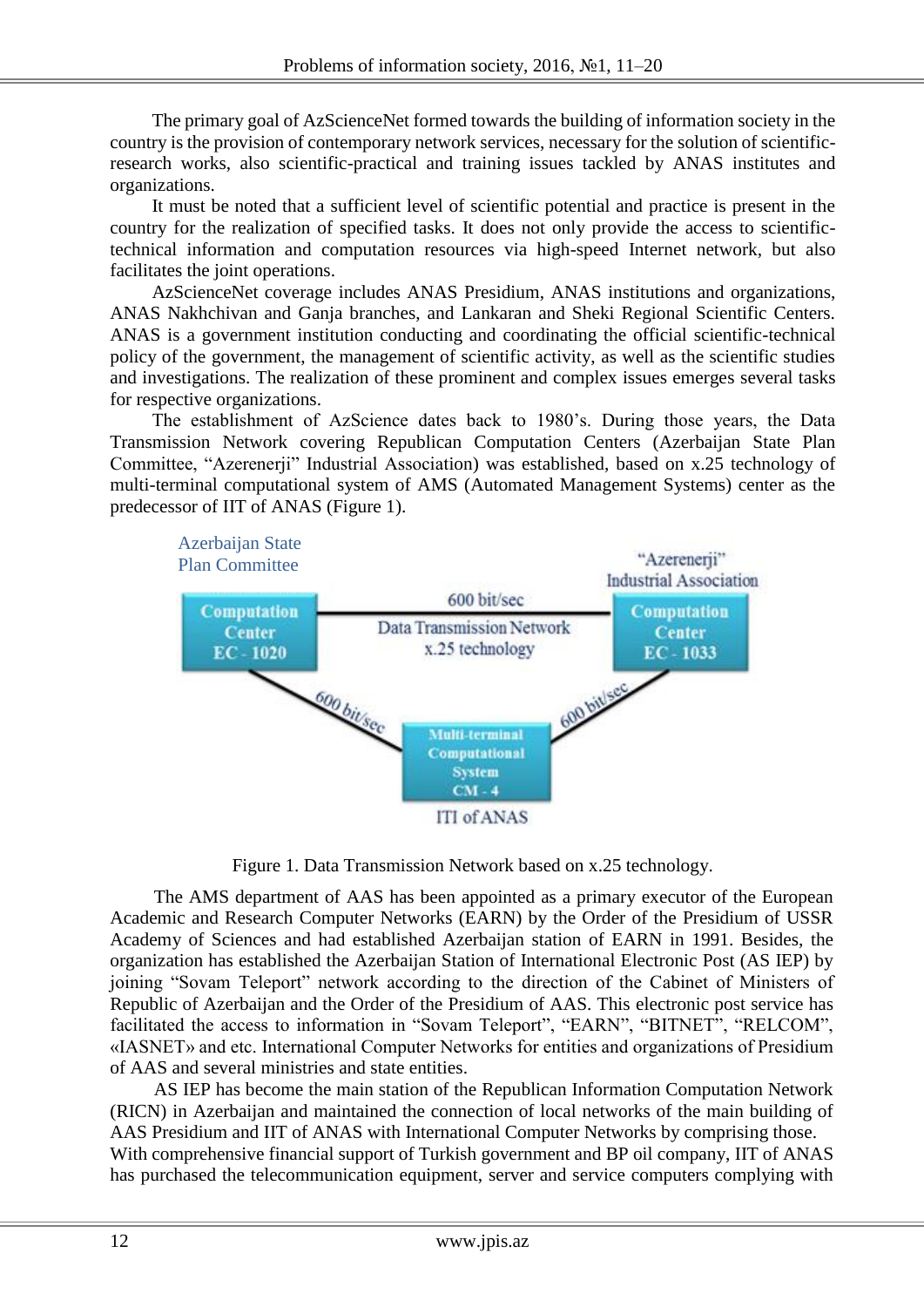the level of technical features of the time in 1993, and for the first time, has established the first Internet junction of Azerbaijan in AAS main building. At the time, the internet speed provided by Turkey was reaching 9600 bit/sec. 14400 bit/sec speed provided by the Russian Academy of Sciences has been added to that speed thereafter.

As a result of the continuous development of technical support and software and the increase of Internet connection channel speed, the Internet connection was provided for all institutions and organization located in the Academy campus. Local computer networks of institutes, mutually connected via the first Internet junction of Azerbaijan, comprised more than 50 computers. More than 20 subscribers located farther from the Academy campus have connected to this station with commuted phone line in Dial-Up regime.

Moreover, in order to meet the increasing Internet access requirements of ANAS Presidium and closely located state organizations, the Second Internet junction of Azerbaijan has been established in ANAS Presidium building in 1995. As a result of the telephone line directly separated among those stations, Internet network with the largest infrastructure has started to operate in the Republic.

Subsequently, the first junction has encompassed ANAS main building, all institutes located in the Academy campus and its vicinity, whereas the second junction has covered ANAS Presidium, its institutes and departments. The far-located institutes to ANAS and several state organizations have been connected to both junctions with phone lines.

The institutes, located in the main building of ANAS and covered by the first junction, were connected to the main building of ANAS by fiber optic cables. Local networks with Ethernet architecture was established within each institution.

The following development stage of ANAS Internet network had started with the assignment of realization of "Virtual Silk Road" project proposed by the UN Scientific Committee to ANAS.

The "Virtual Silk Road" project envisaged the connection to Internet network of three Caucasus countries - Azerbaijan, Armenia, Georgia, and five Central Asian countries - Uzbekistan, Turkmenistan, Kyrgyz Republic, Kazakhstan and Tajikistan, with the most advanced satellite technology and thus, the establishment of "Virtual Silk Road" project..

The primary goal of this project is the creation of necessary opportunities for solving socioeconomic and other problems emerged in strategical fields such as science and education, alongside with the substantial increase of the information exchange among academic societies of the above mentioned countries. On this purpose, the assembly of satellite antenna and the network equipment has been planned in each of eight countries (Figure 2). This equipment was considered to be connected to Network operation center located in Hamburg, Germany via *EUROASIASAT* satellite station via artificial satellite as shown in Figure 2.

In 2003, the opening ceremony of VSAT type aboveground satellite-communication equipment start-up has taken place in the Institute of Information Technologies of ANAS, which has been delivered to the republic within the framework of "Virtual Silk Road" project by NATO Scientific Committee. Secretary general of NATO, lord George Robertson, councils of foreign countries, prominent scientists of the republic and the representatives of various ministries, science and education institutions have participated in the ceremony. A videoconference has been held between the Network operation center located in IIT of ANAS and the NATO Network operation network located in Hamburg, Germany during the ceremony.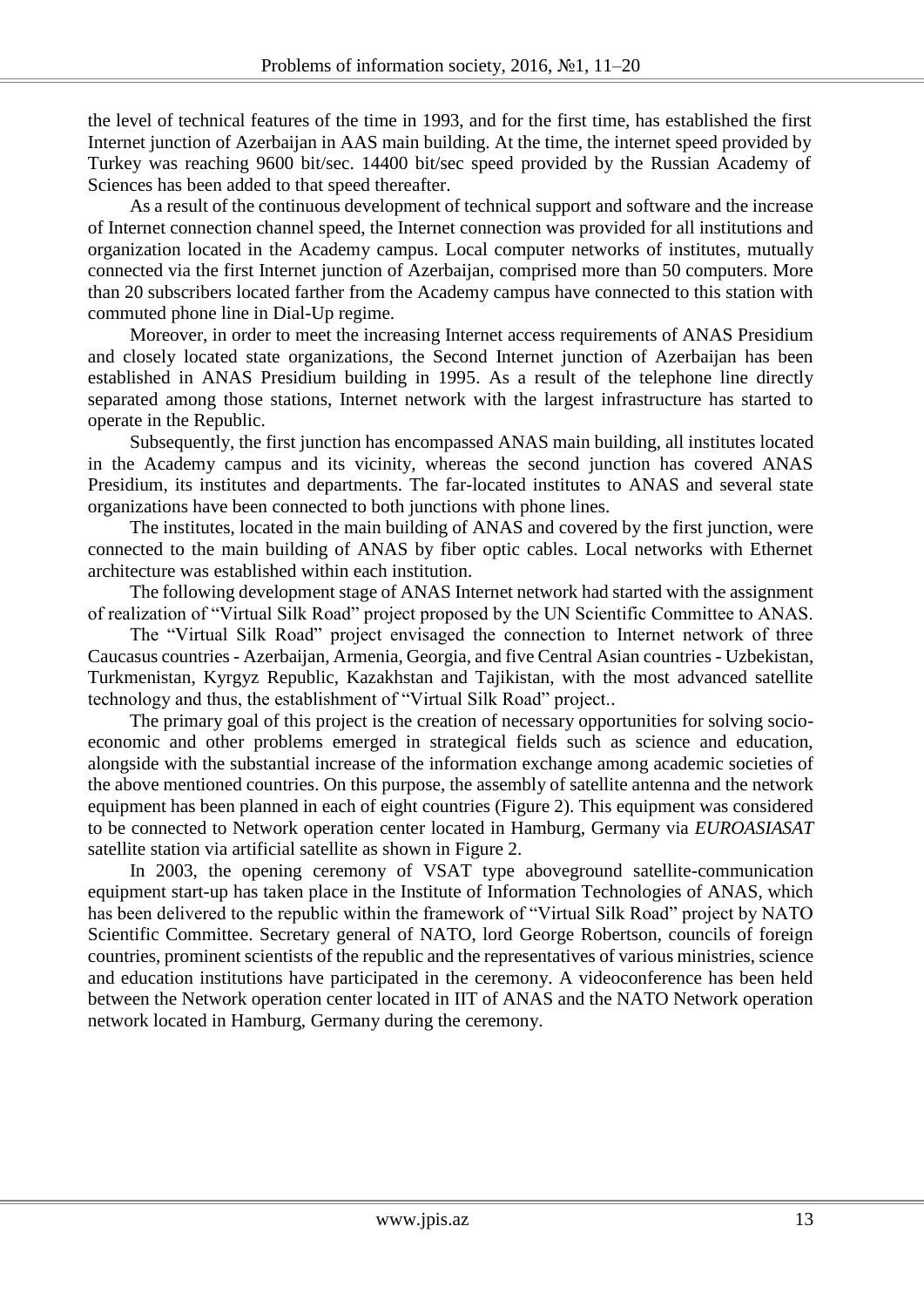

Figure 2. The Equipment assembled according to "Virtual Silk Road" project

It is to be noted that the information downlink speed from Internet via "Virtual Silk Road" project had reached 3 Mbps and the information transmission speed had been 512 Kbps until December 2005.

Currently, the socio-economic development of Republic of Azerbaijan has facilitated the provision of AzScienceNet science-computer network infrastructure with new equipment and the high-speed connection to international computer network.

It must be mentioned that. in 2009, the IIT of ANAS has been assigned by ANAS Presidium to establish a new junction of AzScienceNet science-computer network. The working group formed in the Institute for this purpose has carried out intensive research work. By taking conducted research and practical studies in this field as the basis, the measures have started to be carried out in association with the establishment of new Data processing center of AzScienceNet science-computer network. The new junction of AzScienceNet science-computer network has been put into service in 2010 (Figure 3).



Figure 3. The new center of AzScienceNet science-computer network

The Center located in the building of the Institute of Information Technologies of ANAS has been established based on the telecommunications and server equipment of *Cisco* and *HP* companies. The newly established center has gained access to Internet by connecting to *Delta Telekom* with optic connection channels. The Internet access speed of AzScienceNet science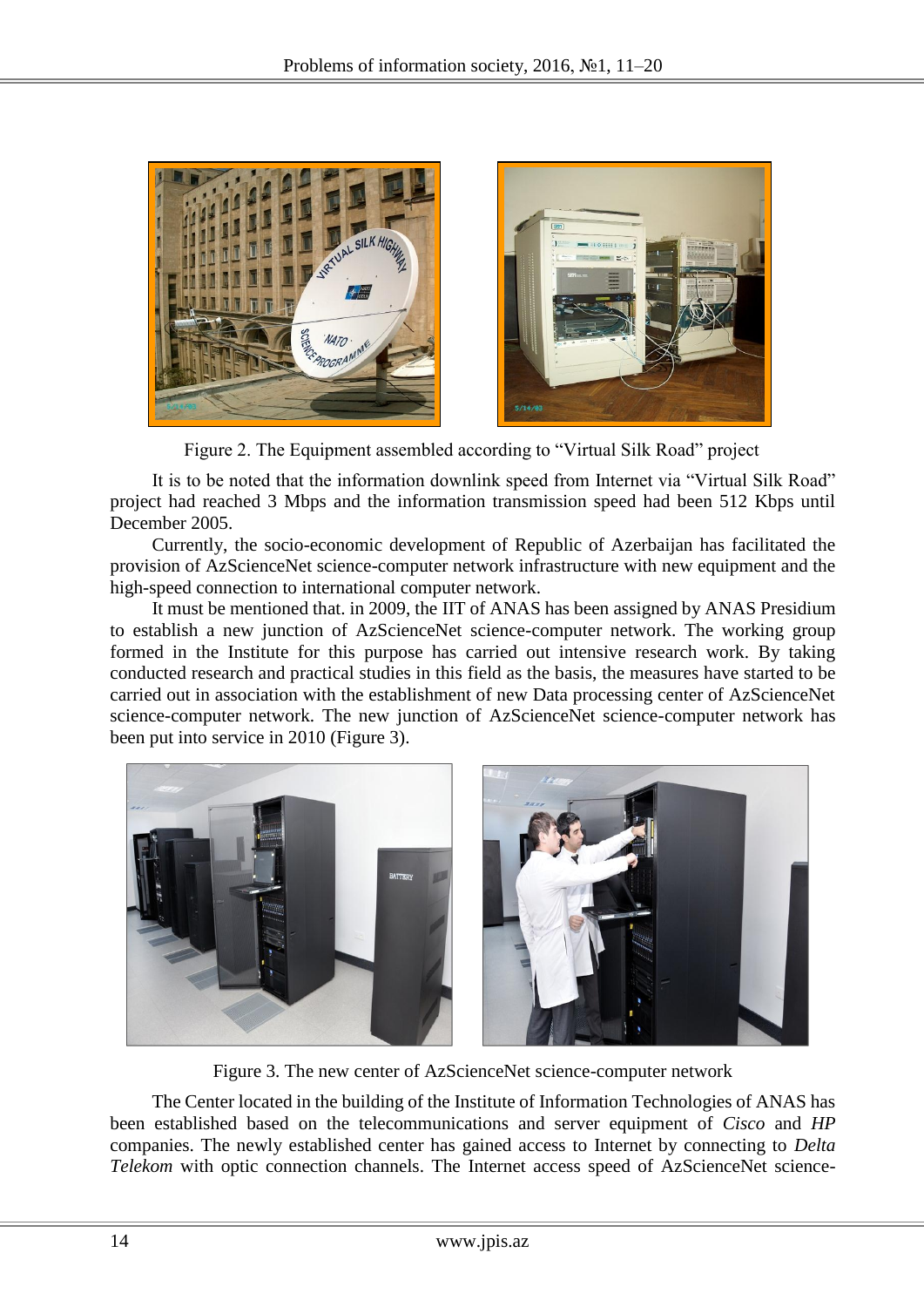computer network has reached 130 Mb/sec. At present, the technical features of AzScienceNet science-computer network and Data Center are as following:

- The number of individual computers connected to AzScienceNet network 4000 units;
- Internet connection speed 270 Mbit/s.;
- Computation power 14 Tflops.;
- The volume of bulk memory 200 Tbytes.

The primary purpose of the Internet Center is the provision of high-speed, secure, 24-hour Internet access to global network for "AzScienceNet" science-computer network users. At the same time, in accordance with the requirements of the above mentioned state programs, the enhancement of AzScienceNet science-computer network infrastructure, the reliable establishment of security and monitoring systems, the application of open *grid*, *cloud computing* and *eduroam* services, and the organization of video conference system facilitate the realization of complex actions towards the integration with corresponding scientific network entities performing at international level and other countries. The provision of "AzScienceNet" sciencecomputer network with new telecommunications and server equipment, and the realization of various Internet services on the basis of those have accelerated the integration of this network into various network infrastructures of the world and Europe, in particular.

The membership of AzScienceNet science-computer network to *TERENA* (*Trans European Research and Education Networking Association-Trans*) has been agreed in General Assembly in Vilnius, Lithuania on 3-4<sup>th</sup> June, 2010. Thirty nine countries became members of *TERENA*. Azerbaijan is among those countries. Alongside with Azerbaijan, Latvia, Estonia, Moldova and Belarus are also the members of the mentioned organization among CIS countries. ANAS has carried out a significant step towards the integration of scientific-research and education network of Azerbaijan into corresponding network infrastructure of Europe. Azerbaijan is represented by the IIT ANAS in mentioned organization, close cooperative relations exist between them. General Assembly of *TERENA* is the supreme body of the organization. *TERENA* encompasses the networks of national academic and other associated organizations in European countries. The primary goal of *TERENA* is to assist the improvement of international networks' performances used for scientific purposesç considering the interests of member countries in the association.

It is to be mentioned thatç in 2011, the use policy has been developed for the efficient and secure use of AzScienceNet science-computer network resources [2]. The primary purpose of the policy is the purposeful and secure application of AzScienceNet science-computer network resources in the solution of scientific-research, scientific-practical and education issues carried out in scientific institutions of Azerbaijan.

## **The services of AzScienceNet science-computer network**

AzScienceNet science-computer network provides the following Internet services to users:

- electronic mail service;
- hosting services;
- monitoring and information security services;
- AzScienceCERT service:
- electronic library service;
- distant education service:
- Cloud Computing service;
- eduroam service;

A mail-server is set up for e-mail service of AzScienceNet science-computer network in the Internet center of the IIT of ANAS. This mail-server provides services to AzScienceNet sciencecomputer network users. *CommuniGate Pro* software is applied for creating mailboxes for e-mail users and making changes in Mail-server. In general, 1500 users are benefitting from e-mail services. Each of them are assigned 1Gbyte mailbox in mail-server.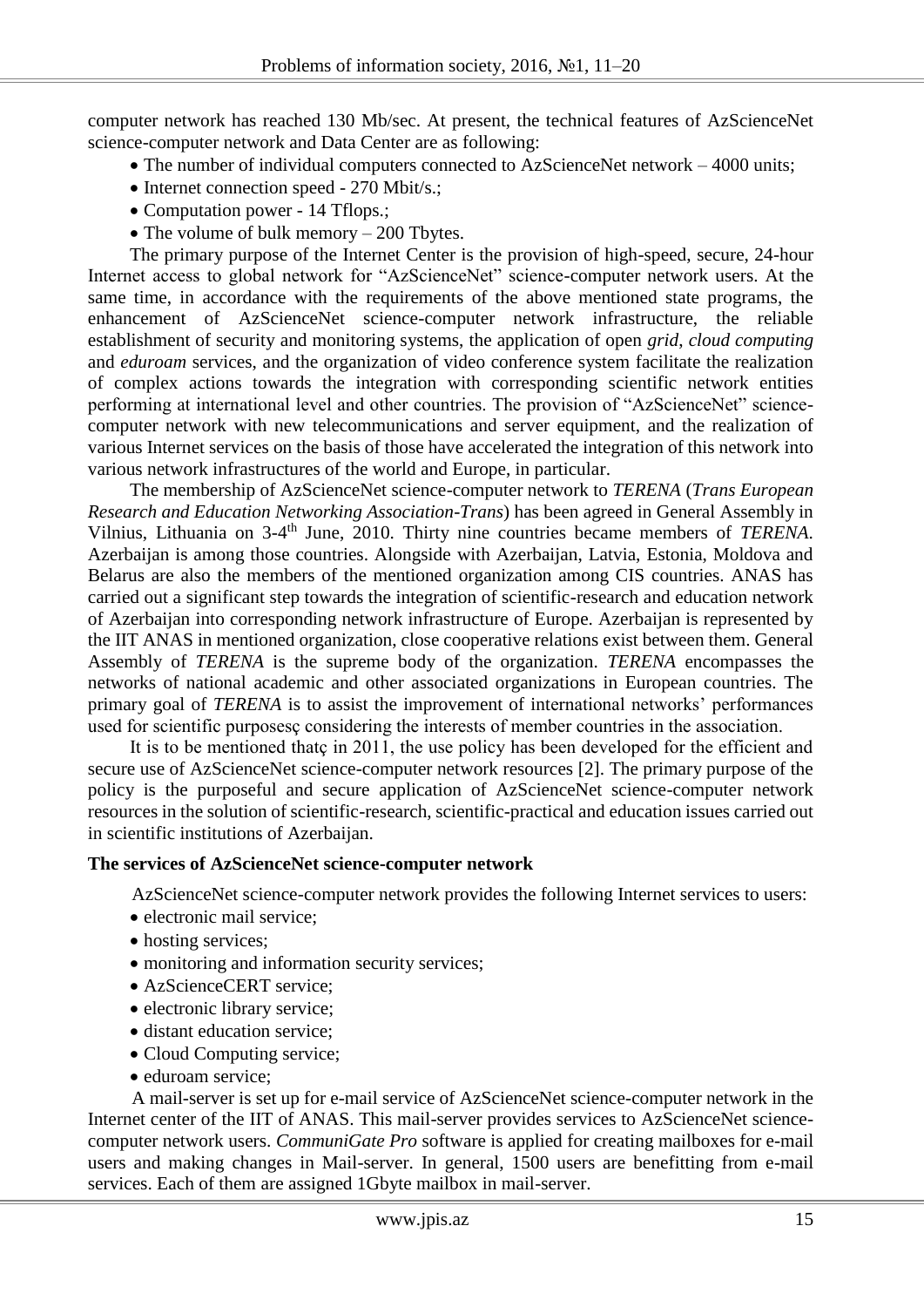At present, the web-sites of more than 30 organizations are located in hosting server.

**Monitoring and information security service** provides the network activity of monitoring system of AzScienceNet science-computer network.

The monitoring system carries out the following issues [3]:

- maintenance of network security;
- control over the state of network;
- optimal utilization of allowed throughout bar;
- monitoring of user activity;
- optimization of network equipment parameters;
- detection of network failures:
- data collection for decision-making related to the organization of network activity.

AzScienceNet science-computer network prepares various reports regarding the monitoring of activity of network users:

- Report on IP-addresses;
- Report on data type;
- Report on host categories;
- Report on countries;
- Report on days;
- Report on weekdays;
- Report on day hours;
- Report on web-sites.

**AzScienceCERT service** is a group responding to information security incidents in AzScienceNet science-computer network. The main purpose of AzScienceCERT is the maintenance of management of information security risks at AzScienceNet science-computer network at an allowed level. In accordance with this purpose, AzScienceCERT carries out such issues as the detection, prevention and user apprising with regards to the actions intending to violate information security.

AzScienceCERT service conducts the collection, storage and the analysis of statistical data related to the expansion of malicious programs and network threats in AzScienceNet sciencecomputer network.

In order to carry out the targeted tasks, AzScienceCERT establishes mutual connections with other similar groups operating in Azerbaijan, government bodies, international groups, engaged in the processing of information security incidents and other organizations operating in the information security field. Therefore, AzScienceCert team has been registered by European *CERT*s' *Trusted Introducer* (TI) service in 2010. TI service is active within Trans-Europe Research and Education Network Association (TERENA). Its main goal is creating trust among *CERT* centers of European countries. TI includes new entities into trust network, and plays a role of the reliable third party. TI service is engaged in registration, accreditation and certification of *CERT*s [4, 5].

The infrastructure of the IIT **electronic library service** is established on the basis of AzScienceNet network. The established Intellectual Information Service System is developed for the purpose of provision of operative information services oriented to user request in both online regime and electronic library base. The system functions are realized in several modules and grouped under "Information", "Electronic catalogue", "Electronic resources", "Electronic libraries", "Administrator menu" sections in the menu.

Multifaceted activities are being implemented regarding the development and application of new training forms, including distant education and enhanced opportunities of interactive training. Measures are being carried out in stages towards the establishment of distant education centers, based on the advanced technologies in all science and education institutions of the Republic.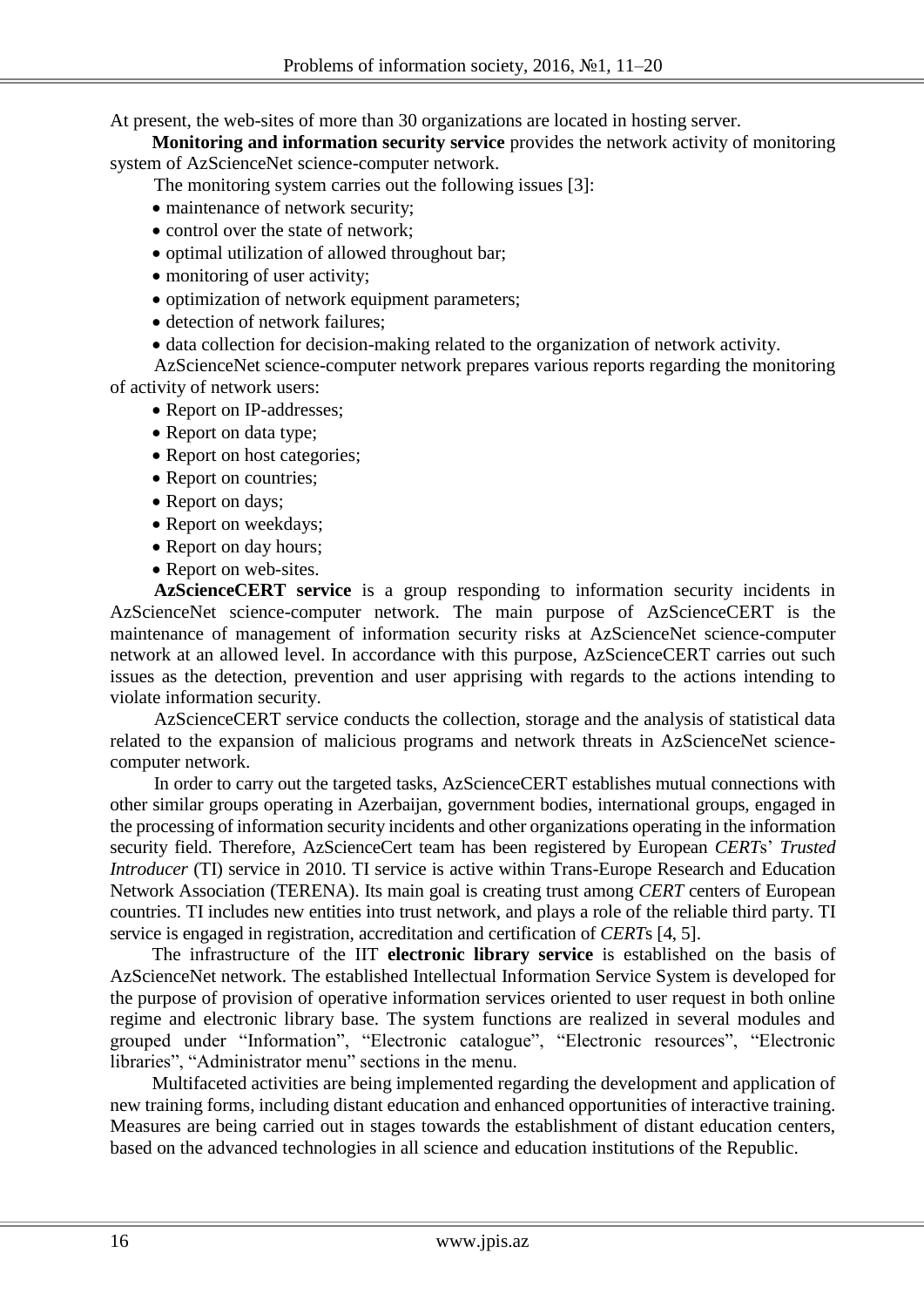**Distant education service** is established based on AzScienceNet science-computer network in the IIT of ANAS. The distant education center is established using the equipment of *Polycom* company possessing enhanced facilities. This service, first, has been used by doctoral students and degree candidates of Nakhchivan State University (NSU). In 2014, the second Distant Education Center has been established in ANAS Ganja branch; doctoral students and degree candidates of science and education institutions located in Ganja and neighboring areas already benefit from distant education. In future, the establishment of Distant Education Center of the Institute in Mingachevir, Sheki and Lankaran is planned in future.

*Cloud computing* **service** was established in 2014. The application of *Cloud Computing* services is economically more efficient. Cloud Computing service provides users with the computation and memory resources by carrying out the clustering and virtualization of computation and memory resources of data processing center with the help of communication technologies [6, 7]. The employees of ANAS institutes and organizations employ the computation and memory resources of the IIT data processing center in order to use *Cloud Computing* system services. Firstly, this system is constituted of cluster-type computation system of 512 virtual processor (multi-core processor) and 200 Tbytes of memory. The data memorization block is comprised of 200 Tbytes *SAN* technology-based memory massive. Users are connected to the center with high-speed connection channel. The established system will allow the more efficient use of computation and memory resources.

In 2010, **Eduroam (education roaming) service was established**. *Eduroam* services facilitate the connection to global Internet network for users from any corner of the world [8]. The following measures have been taken in order to apply *Eduroam* service in Azerbaijan, and connect the country to the worldwide *eduroam* network and to introduce it:

- National *Eduroam* server software has been developed and user registry system has been established;
- Wireless *Wi-Fi* access point equipment has been set up.

Azerbaijan National Eduroam server is located in AzScienceNet science-computer network, it carries out republic-wide National Operator function and has been registered in *European Eduroam Confederation* organization on 11 November 2011. At present, this service is created in 6 ANAS institutes.

AzScienceNet network provides Internet services in Education-Innovation Center (EIC), which was established in 2003, and is one of the structural departments of the IIT. Network infrastructure in EIC is created on the basis of AzScienceNet science-computer network. EIC is closely engaged in measures concerned with the formation of information society and the establishment of electronic government in Azerbaijan. As known, the main purpose in establishment electronic government is growing computer literacy and information culture in all members of the society. The activity of EIC is constructed in the direction of realization of this purpose:

- Teaching "Informatics" subject to all doctoral and PhD students, and adoption of candidacy minimum examinations in accordance with the Resolutions dated 25 October 2002 and 16 December 2002 of Higher Attestation Commission under the President of Republic of Azerbaijan;
- The organization of Information Technologies (IT) courses in different directions;
- Knowledge certification in IT sphere.

During 2003-2004 years, around 14 thousand doctoral students and degree candidates have participated in "Informatics" courses and have taken candidacy examinations.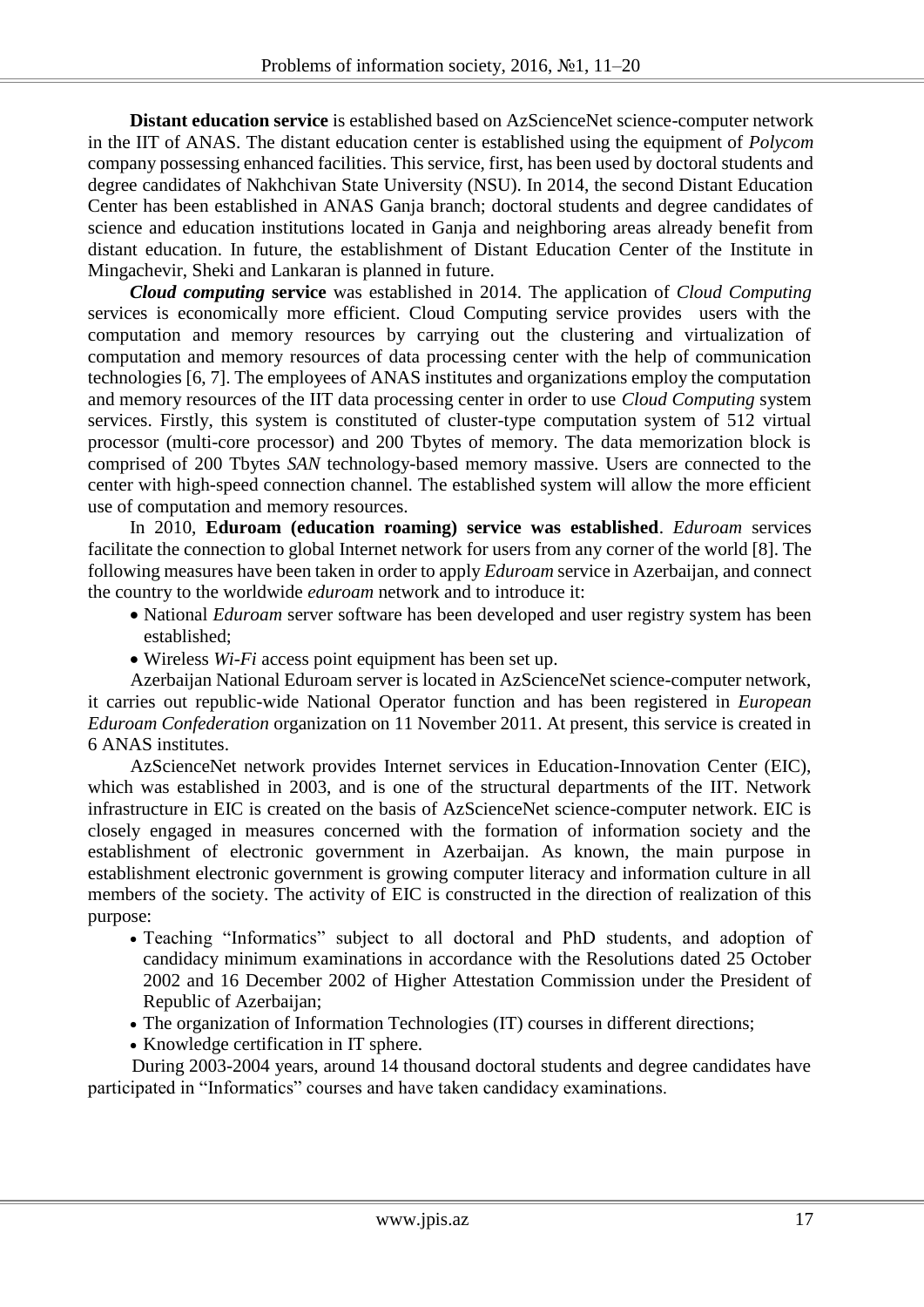

Figure 4. *Cloud Computing* service

In 2014, online **TV broadcasting service** has been created on network over the Internet. With the help of this service, the conferences, events and etc. held in ANAS institutes and organizations can be streamed online over the Internet. The First Congress of Azerbaijan Scientists held on 18 December 2014 was streamed live via Internet. The Congress had been viewed by approximately thousand Azerbaijanis residing abroad.

**The organization of "Hot line" service** on network. This service is activated by AzScienceNet science-computer network users addressing their complaints (via e-mail, phone or web-site), regarding the problems emerged in the network, to the operator of the 24/7 active Call Center. After the operator redirects the information to center administrator, the latter quickly eliminates the emerged problem, together with technical team. The established system carries out the processing, control and analysis of requests incoming from users.

## **Development prospects of AzScienceNet science-computer network**

AzScienceNet science-computer network is a network platform and main infrastructure of "E-science", a project of "Electronic Azerbaijan" State Program (SP) carried out in the country. "E-science" plays a prominent role in organization and development of scientific activity in accordance with contemporary requirements, enhancement of scientific management and the formation of national scientific information space by using ICT facilities. "E-science" targets the mutual link among scientific organizations and collectives, the efficiency increase of scientific management and research work, development of all science fields at levels of world standards, and the integration to world science. The aim of "e-science" is the wide application of ICT in scientific institutions, and the development of unified national scientific online infrastructure and information space [9].

AzScienceNet science-computer network provides the establishment of required information-communication infrastructure and the access to scientific-technical information and computation resources of scientific entities and organizations engaged in scientific activities via high-speed Internet network.

Due to absence of the common concept regarding the issues of reconstruction and development of scientific activity based on modern ICT at present, the work, conducted by organizations engaged in scientific activities, does not comply with contemporary requirements related to technical, economic and other problems [10]. Hence, the development and realization of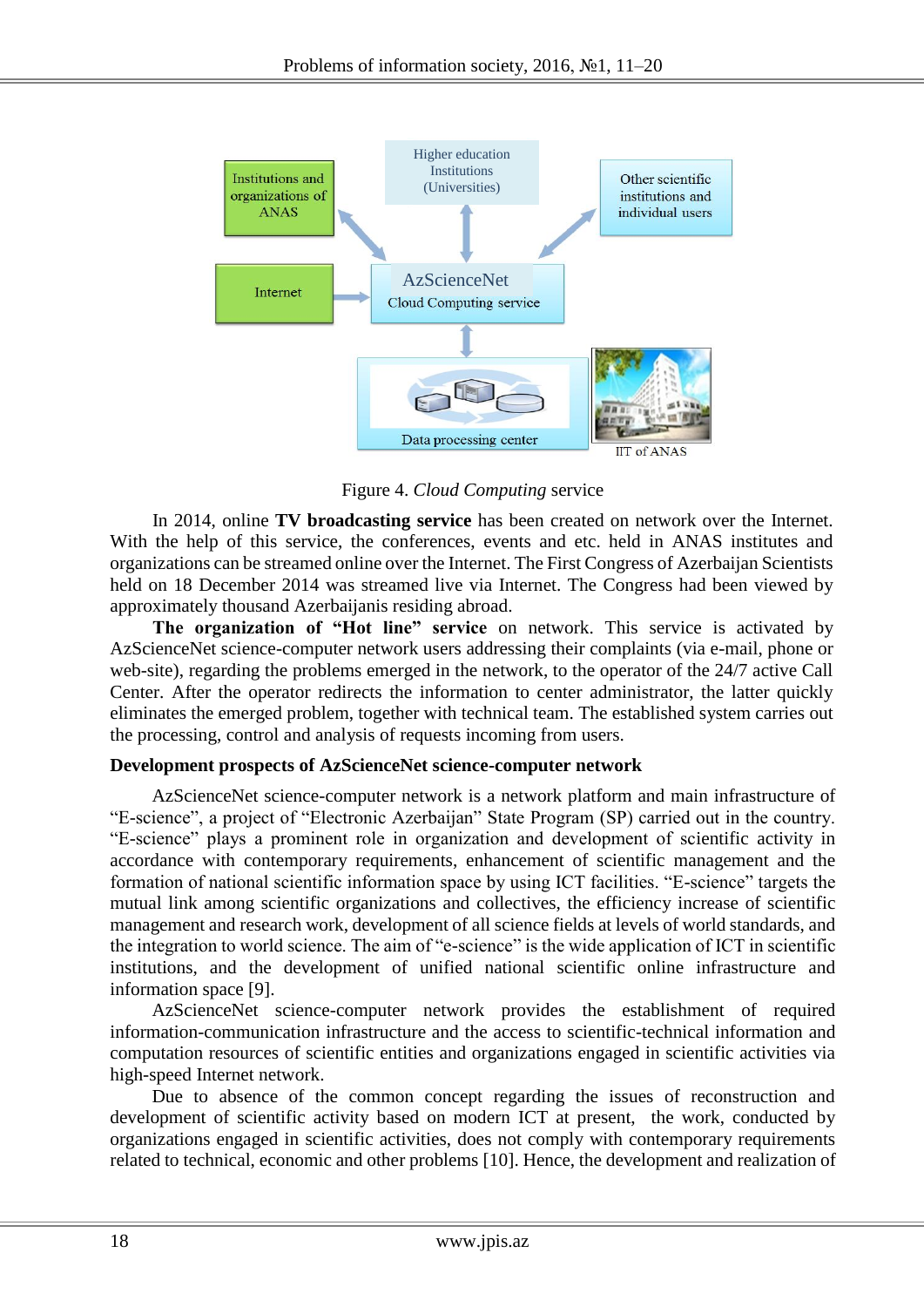"E-science" concept, based on world experience within "Electronic Azerbaijan" SP, is one of the exigent and topical issues occurred to scientists and experts.

"E-science" is an integral part of e-government, being formed within "Electronic Azerbaijan" SP. Its primary goal is the development of science in accordance with contemporary requirements, improvement of scientific administration, wide application of ICT in scientific institutions of the republic, the formation of a unified national scientific information space, the provision of information security, and thus, the achievement of close cooperation among scientific organizations, collectives and scientists, the efficiency increase of research works, the development of all fields of science at levels of modern world standards and the integration into world scientific space.

The "E-science" does not only envisage the ANAS institutions, but also the reconstruction of those with the application of ICT and the formation of unified online scientific infrastructure for the efficiency increase of performance of the country's scientific institutions.

The transparent, accurate and operative information regarding the top-priority directions of research works, ordered and financed scientific-research works, obtained results and so forth will accelerate the conduction of research works in progress, provide the mutual links between scientific organizations and scientists, facilitate the development of all scientific fields at levels of modern world standards, accelerate the integration of those into world sciences and as a result, will eliminate the digital backwardness.

The e-science project platform and infrastructure is contemplated to be established on the basis of AzScienceNet science-computer network.

It is to be mentioned that there is an emerging demand for the establishment of data processing centers formed on the basis of supercomputers for the solution of strategically important complex issues; these issues require large computational and memory resources, and emerge in government institutions and scientific-research institutes during the realization of the above mentioned "E-science" project, the evaluation processes of electronic signature and coding algorithms maintaining the information security of e-government, which is being formed and while providing high-speed Internet services to users.

At the same time, a substantial need has emerged for the realization of complex works towards the enhancement of AzScienceNet science-computer network infrastructure, reliable construction of security and monitoring system, the application of open *grid*, *cloud computing*, *eduroam* services and electronic document flow, the organization of video conference systems and the integration into corresponding scientific network institutions operating at international level and in other countries, in accordance with the requirements of "E-science" program.

The establishment of **distributed multi-terminal information system service** is of great importance. This system provides the information transmission to monitors located in entrances, lounges and conference halls of geographically distributed institutions and organizations. The management and information transmission to the monitors is operated from the single center.

Application fields of the system:

- Dissemination of corporate information (internal news, appeals of administration and etc.) of organizations and institutions;
- Dissemination of scientific novelties in different fields:
- Dissemination of report information and videos;

The establishment of **multi-point video conference system** is considered within AzScienceNet science-computer network in the near future. This system will comprise the institutes and organizations of ANAS, and higher education institutions. The created service will provide the online streaming of lectures on various science fields in conference halls of higher and scientific institutions of the republic via network.

The organization of online web-seminars in AzScienceNet science-computer network. Another service to be created in the near future is the organization of online web-seminars via the